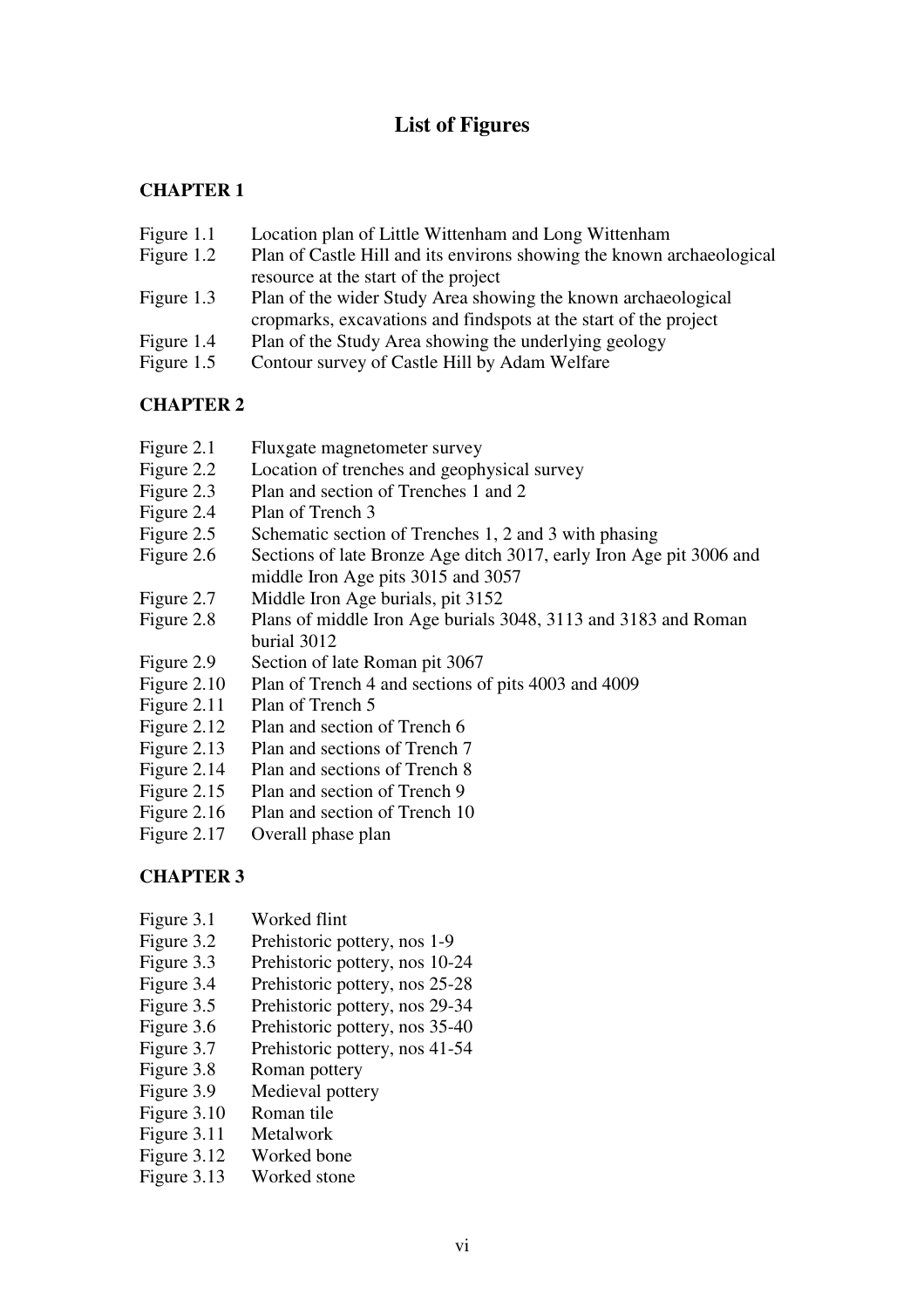### **CHAPTER 4**

| Figure 4.1 | Condition of animal bone                                            |
|------------|---------------------------------------------------------------------|
| Figure 4.2 | Location of mollusc samples from late Bronze Age ditch 3017         |
| Figure 4.3 | Location of mollusc samples from late Bronze Age ditch 6003         |
| Figure 4.4 | Location of mollusc samples from the hillfort ditch                 |
| Figure 4.5 | The relative proportion of charred plant remains recovered in Late  |
|            | Bronze Age through middle Iron Age features and two early Medieval  |
|            | pits from Trenches 3, 4 and 6                                       |
| Figure 4.6 | Probability distributions of radiocarbon dates from Castle Hill     |
| Figure 4.7 | Probability distributions of radiocarbon dates from late Bronze Age |
|            | enclosure ditch 3017, showing stratigraphic model                   |
| Figure 4.8 | Probability distributions of simulated dates from late Bronze Age   |
|            | enclosure ditch 3017                                                |

# **CHAPTER 5**

| Figure 5.1  | Results of GSB geophysical survey (2003) with the location of Time      |
|-------------|-------------------------------------------------------------------------|
|             | Team trenches (after Wessex Archaeology 2003)                           |
| Figure 5.2  | Castle Hill environs: results of the geophysical survey (after Bartlett |
|             | 2005) with outlines of Trenches 13-15, 18 and 19                        |
| Figure 5.3  | Location plan of Trenches 13-15, 18 and 19                              |
| Figure 5.4  | Phased plan of Trench 13 with section drawings                          |
| Figure 5.5  | Plan and phased section drawing of Trench 14                            |
| Figure 5.6  | Phased plan of Trench 15                                                |
| Figure 5.7  | Trench 15: section drawings                                             |
| Figure 5.8  | Trench 15: section drawings                                             |
| Figure 5.9  | Plan of skeletons in pits 15003 (SK 15005) and 15055 (SK 15131)         |
| Figure 5.10 | Phased plan of Trench 19                                                |
| Figure 5.11 | Trench 19: section drawings                                             |

# **CHAPTER 6**

- Figure 6.1 Prehistoric pottery: catalogue nos 55 to 66
- Figure 6.2 Prehistoric pottery: catalogue nos 67 to 70
- Figure 6.3 Prehistoric pottery: catalogue nos 71 to 77
- Figure 6.4 Prehistoric pottery: catalogue nos 78 to 79
- Figure 6.5 Prehistoric pottery: catalogue nos 80 to 88<br>Figure 6.6 Prehistoric pottery: catalogue nos 89 to 95
- Prehistoric pottery: catalogue nos 89 to 95
- Figure 6.7 Worked stone: 1. Loomweight fragments, chalky greensand, 2. Loomweight fragments, chalky greensand. Both from primary fill of MIA pit 19019 (context 19021) Figure 6.8 Worked bone objects: 1. Gouge, 2. Needle, 3. Antler object, 4. Point
- Figure 6.9 Metalwork: 1. Iron swan's neck pin, 2. Copper alloy sword chape

| Figure 7.1 | Fractures identified on an early Iron Age cattle scapula (1) and sheep |
|------------|------------------------------------------------------------------------|
|            | or goat femur $(2)$ .                                                  |
| Figure 7.2 | Wolf calcaneum from late Bronze Age transitional clay layer 1435       |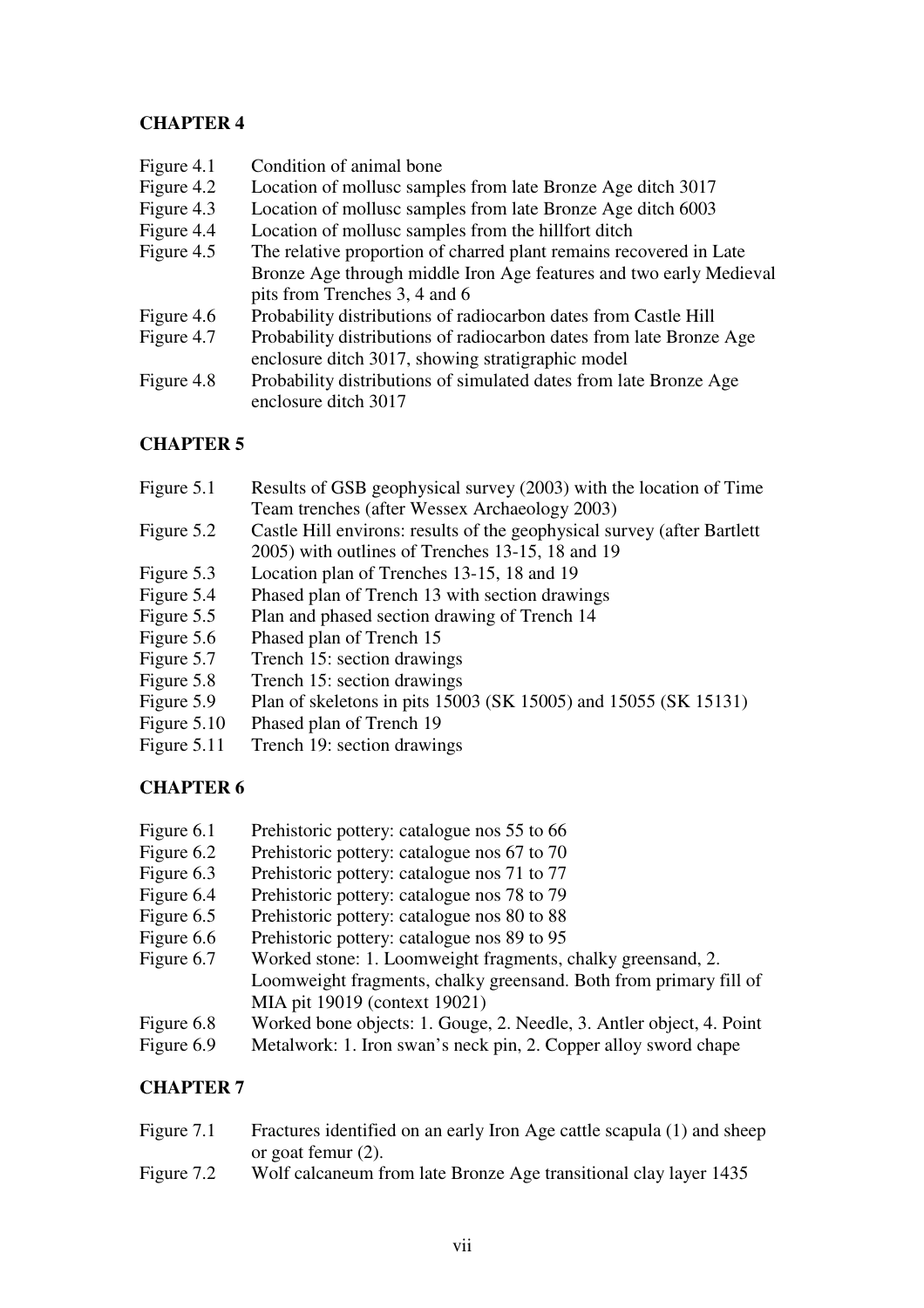| Figure 7.3 | Relative proportions of cattle, sheep or goat and pig bone fragments<br>(NISP and MNI)           |
|------------|--------------------------------------------------------------------------------------------------|
| Figure 7.4 | The relative proportion of charred plant remains from early–middle<br>Iron Age pits in Trench 15 |

#### **CHAPTER 8**

| Figure 8.1  | Hill Farm: results of the geophysical survey (after Bartlett 2005) with |
|-------------|-------------------------------------------------------------------------|
|             | outlines of excavated areas                                             |
| Figure 8.2  | Phased location plan of the excavated and watching brief areas          |
| Figure 8.3  | Phased plan of the Visitors' Car Park excavation (northern part)        |
| Figure 8.4  | Visitors' Car Park excavation: section drawings                         |
| Figure 8.5  | Visitors' Car Park excavation: section drawings of postholes from       |
|             | Structure 532                                                           |
| Figure 8.6  | Grave 333 (Skeleton 320)                                                |
| Figure 8.7  | Phased plan of the Offices and Boiler House excavation and the          |
|             | southern end of the Visitors' Car Park excavation                       |
| Figure 8.8  | Offices and Boiler House excavation: section drawings                   |
| Figure 8.9  | Phased plan of the Ponds excavation                                     |
| Figure 8.10 | Ponds: section drawings                                                 |
| Figure 8.11 | Phased plan of the Staff Car Park excavation                            |
| Figure 8.12 | Phased plan of archaeology identified in other groundworks              |
| Figure 8.13 | Drainage works: section drawing                                         |
|             |                                                                         |

### **CHAPTER 9**

| Figure 9.1 | Hill Farm wattle impressions size range                                 |
|------------|-------------------------------------------------------------------------|
| Figure 9.2 | Trenches 14, 15 and 19: distribution of wattle impressions sizes        |
| Figure 9.3 | Worked stone: 1. Saddle quern, Culham Greensand. From upper fill of     |
|            | MIA pit 318 (context 316; sf. 41), 2. Rubber, Culham Greensand.         |
|            | From upper fill of MIA pit 769 (context 760)                            |
| Figure 9.4 | Worked stone: three refitting rim fragments of a Lodsworth rotary       |
|            | quern. From secondary fill of IA pit 41 (context 69)                    |
| Figure 9.5 | Bone toggle from middle Iron Age pit 94 (context 76)                    |
| Figure 9.6 | Metalwork: 1. Copper alloy edge binding, 2. Copper alloy strip, 3. Iron |
|            | blade fragment, 4. Copper alloy 'Nauheim derivative' brooch             |

#### **CHAPTER 10**

- Figure 10.1 Dog humerus measurements from ABMAP. Hill Farm humerus Dp was greater than 40.8 mm, it would therefore fall to the right of the gridline marked
- Figure 10.2 The relative proportion of charred plant remains recovered in Early Iron Age and Middle Iron Age pit deposits at Hill Farm, Little Wittenham, Oxfordshire

#### **CHAPTER 11**

Figure 11.1 Comparative plans of later Bronze Age hilltop enclosures from southern England. 1: Rams Hill, Oxfordshire (Bradley and Ellison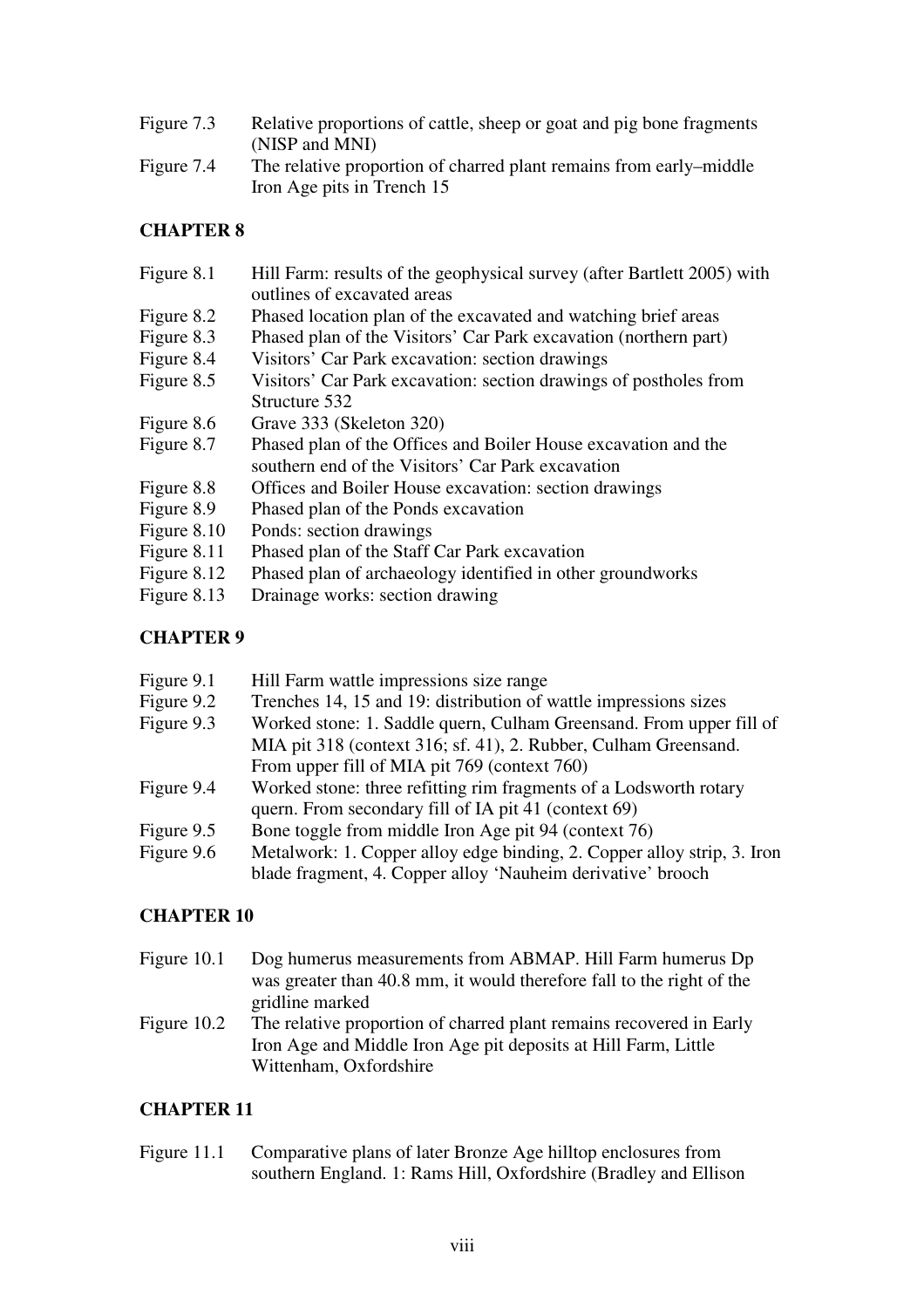1975); 2: Fairfield Park, Stotfold (Webley *et al*. forthcoming); 3: Carshalton, Surrey (Needham 1993); 4: Castle Hill, Little Wittenham; 5: Thrapston, Northamptonshire (Hull 2001); 6: Taplow Court, Taplow (Allen and Hayden forthcoming)

Figure 11.2 Comparative plans of Iron Age hillforts in the local area (after Miles *et al*. 2003, with additions)

### **CHAPTER 12**

| Figure 12.1    | Site location                                                      |
|----------------|--------------------------------------------------------------------|
| Figure 12.2    | Outline of the wood laid over cropmark plot (taken from Benson and |
|                | Miles 1972, Map 32)                                                |
| Figure 12.3    | Geophysical Survey results shown as greyscale plot in relation to  |
|                | cropmarks, highlighting features interpreted as corresponding to   |
|                | cropmarks, and indicating furrows                                  |
| Figure 12.4    | Trench location plan in relation to geophysical survey             |
| Figure $12.5$  | Trenches with archaeological features in relation to cropmark plot |
| Figure $12.6$  | Trench 9: plan and section                                         |
| Figure 12.7    | Trench 4: plan                                                     |
| Figure 12.8    | Trench 4: sections                                                 |
| Figure 12.9    | Trench 1: plan and sections                                        |
| Figure $12.10$ | Trench 2: plan and sections                                        |
| Figure $12.11$ | Trench 6: plan and sections                                        |
| Figure $12.12$ | Trench 7: plan and sections                                        |
| Figure $12.13$ | Pond complex: plan and sections                                    |
|                |                                                                    |

- Figure 12.14 Trench 11: plan and sections
- Figure 12.15 Trench 3: plan and sections
- Figure 12.16 Interpretation showing possible field system and cropmark plot
- Figure 12.17 Saxon pottery

#### **CHAPTER 13**

- Figure 13.1 Results of resistivity survey and location of Trench 16
- Figure 13.2 Trench 16: plan and section drawing

| Clifton Meadows: results of geophysical survey (after Bartlett 2005) |
|----------------------------------------------------------------------|
| with location plan of Trenches 11, 12, 20 and 21                     |
| Phased plan and section drawing of Trench 11                         |
| Phased plan of Trenches 12, 20 and 21                                |
| Trenches 12 and 20: section drawings                                 |
| Results from the physical analysis of the sediment monolith.         |
| Plant macrofossil diagram of the seeds picked from the waterlogged   |
| peat deposit of the sediment monolith 20003 (context 20014)          |
| Magnetometer surveys at Little Wittenham and Northfield Farm, Long   |
| Wittenham                                                            |
| Magnetometer surveys at Northfield Farm, Long Wittenham              |
| Magnetometer survey detail of fields west of Northfield Farm         |
|                                                                      |